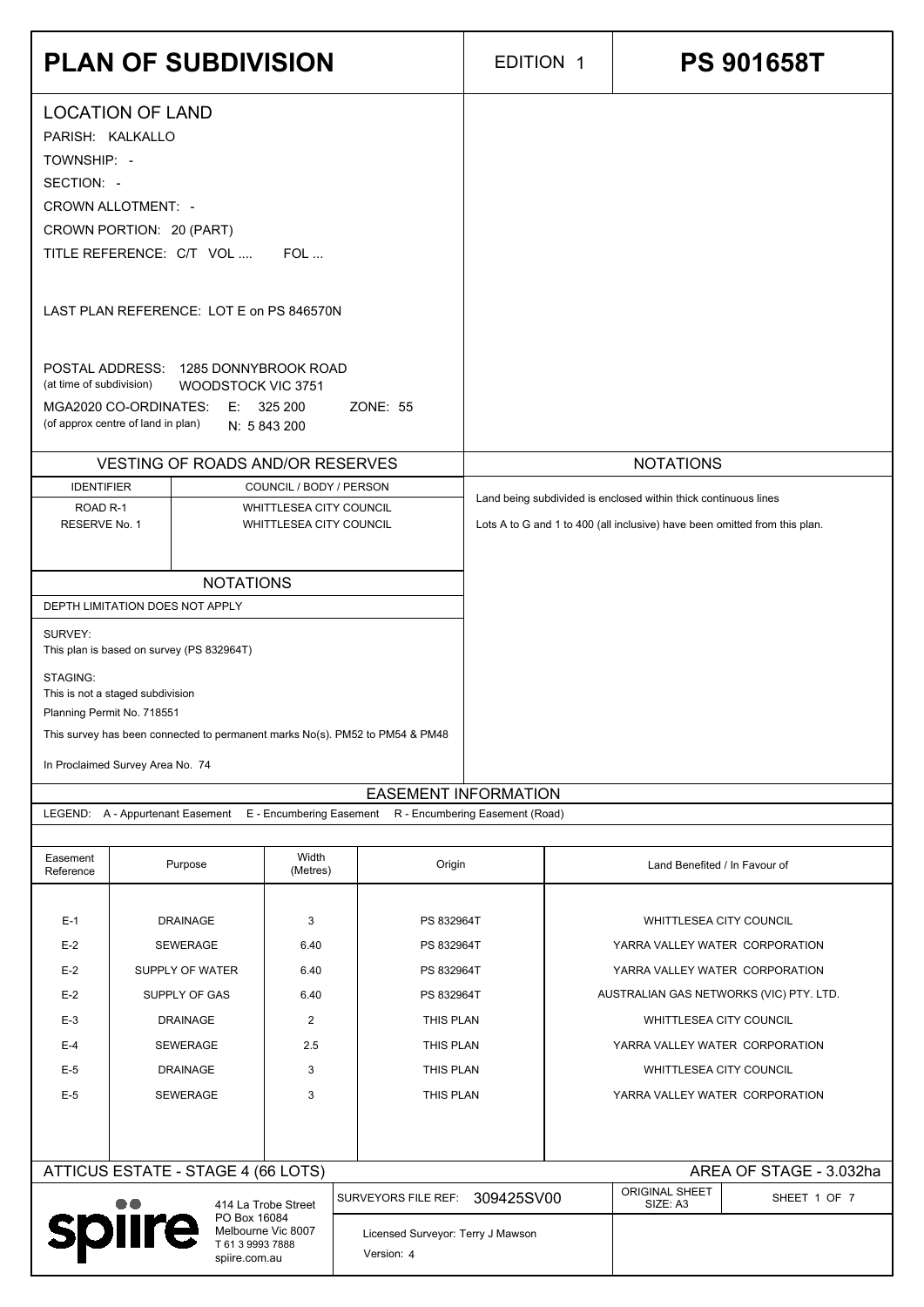| (PT)<br>H<br>$1.479$ ha<br>DONNYBROOK ROAD                                                                                   | DOAUN STREET<br>1470° 37'<br>20<br>1.02.12.5<br>$\Xi$<br><b>BOULEVARD</b><br>⋗<br>$\subseteq$<br>SEE SHEET 4<br><b>ONAKEEBA</b> | <b>ENLARGEMENT</b><br><b>SCALE 1:1500</b><br>$\overline{C}$<br>$\mathcal{C}$<br><b>TRE</b><br>$\Box$<br>ᅳ |
|------------------------------------------------------------------------------------------------------------------------------|---------------------------------------------------------------------------------------------------------------------------------|-----------------------------------------------------------------------------------------------------------|
| SURVEYOR'S FILE REF: 309425SV00                                                                                              | <b>SCALE</b><br>40<br>80<br>120<br>160<br>40<br>1111111111<br>1:4000<br>LENGTHS ARE IN METRES                                   | <b>ORIGINAL SHEET</b><br>SHEET <sub>2</sub><br>SIZE: A3                                                   |
| $\bullet\bullet$<br>414 La Trobe Street<br>PO Box 16084<br>spiire<br>Melbourne Vic 8007<br>T 61 3 9993 7888<br>spiire.com.au | Licensed Surveyor: Terry J Mawson<br>Version: 4                                                                                 |                                                                                                           |

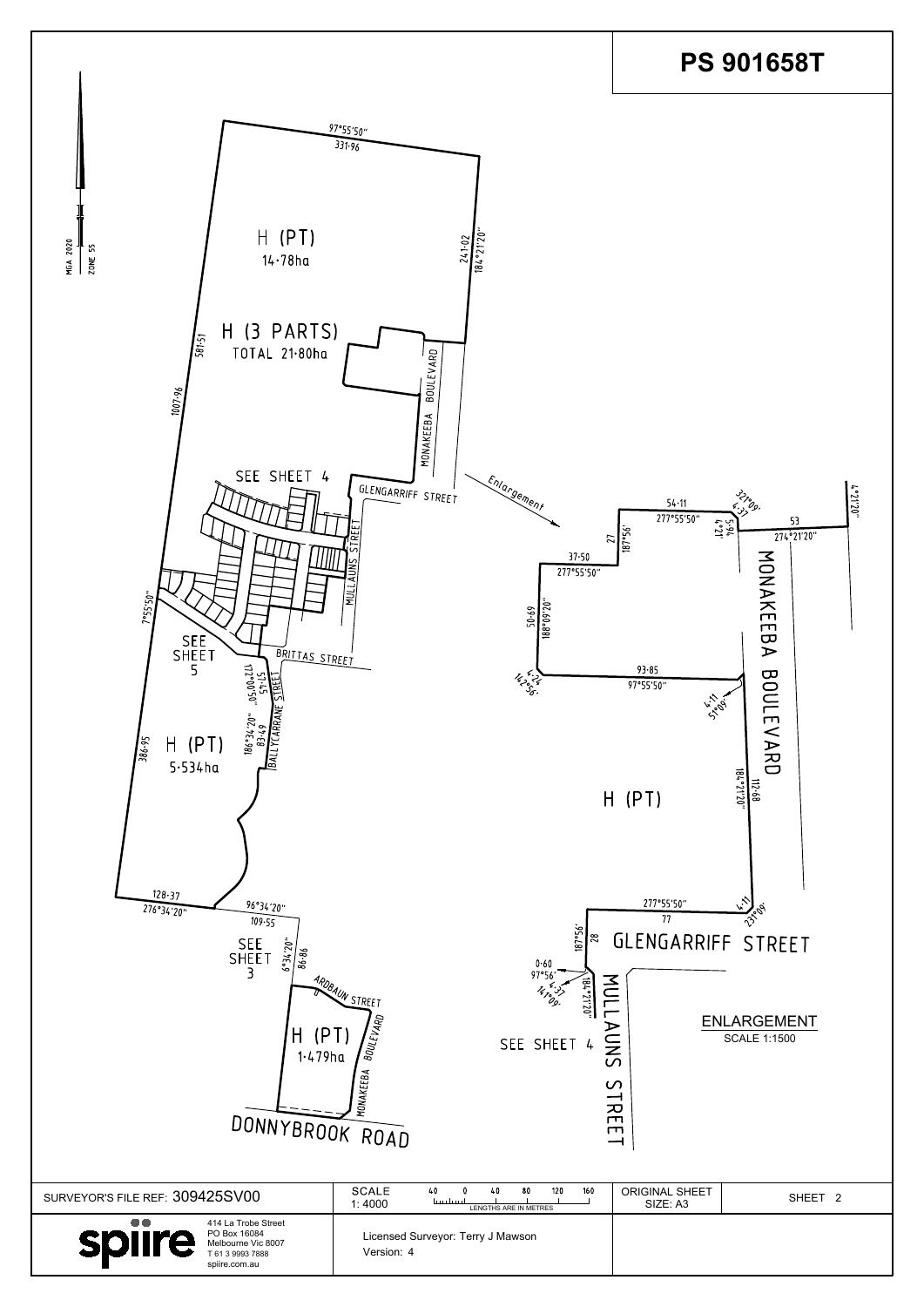| $\frac{1}{2}$<br>$\frac{1}{2}$<br>$\frac{1}{2}$<br>$\frac{1}{2}$<br>$\frac{1}{2}$<br>$A2.78$<br>$(2.72)$<br>$H$ (PT)<br>119°49,<br>8.25<br><b>ENLARGEMENT</b><br><b>SCALE 1:750_1_XREF</b> | <u> 1</u><br>$\frac{122}{59.50}$ " | $\mathbb{S}[\mathbb{S}]$<br>$1.479$ ha<br>$E-2$<br>$\frac{1}{276}$ $\frac{1}{3}$ $\frac{1}{4}$ $\frac{1}{20}$ $\frac{1}{20}$<br>$\overline{81}$<br><b>DONNYBROOK</b><br><b>ROAD</b> | $\boldsymbol{\omega}$<br>$\begin{array}{c}\n 191°33'30' \\ \hline\n 141.70 \\ \hline\n A41.76 \\ \hline\n 1839.90\n \end{array}$<br>$\Omega$<br>ட<br>E<br>K<br>20"<br>35-48<br>9g)<br>$\sum_{i=1}^{n}$<br>$\sqrt{670}$ |         |
|--------------------------------------------------------------------------------------------------------------------------------------------------------------------------------------------|------------------------------------|-------------------------------------------------------------------------------------------------------------------------------------------------------------------------------------|------------------------------------------------------------------------------------------------------------------------------------------------------------------------------------------------------------------------|---------|
| SURVEYOR'S FILE REF: 309425SV00                                                                                                                                                            | <b>SCALE</b><br>15<br>1:1500       | 60<br>45<br>15<br>30<br>ويسلسبنا<br>LENGTHS ARE IN METRES                                                                                                                           | <b>ORIGINAL SHEET</b><br>SIZE: A3                                                                                                                                                                                      | SHEET 3 |
| $\bullet\bullet$<br>414 La Trobe Street<br>PO Box 16084<br>spiire<br>Melbourne Vic 8007<br>T 61 3 9993 7888<br>spiire.com.au                                                               | Version: 4                         | Licensed Surveyor: Terry J Mawson                                                                                                                                                   |                                                                                                                                                                                                                        |         |

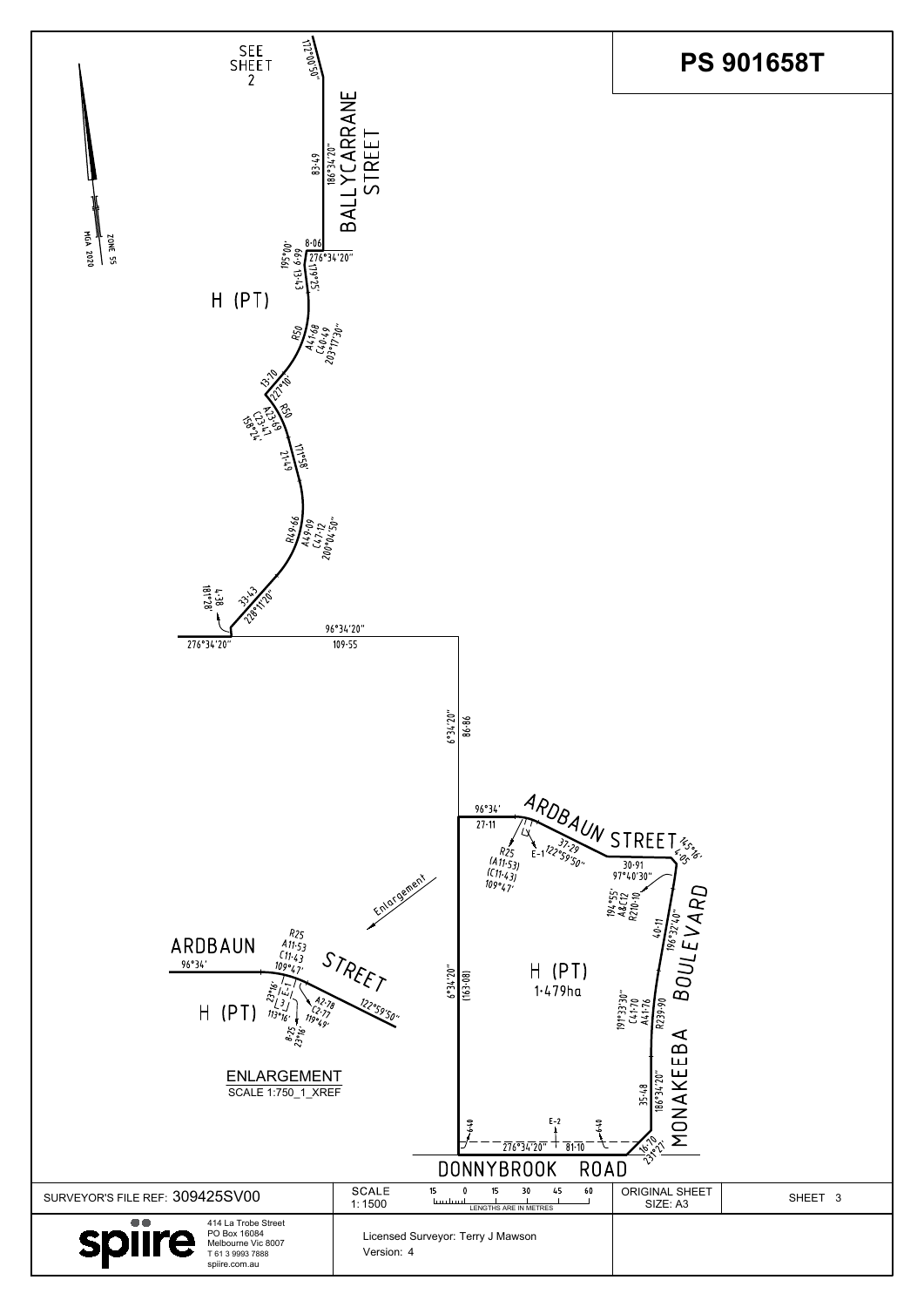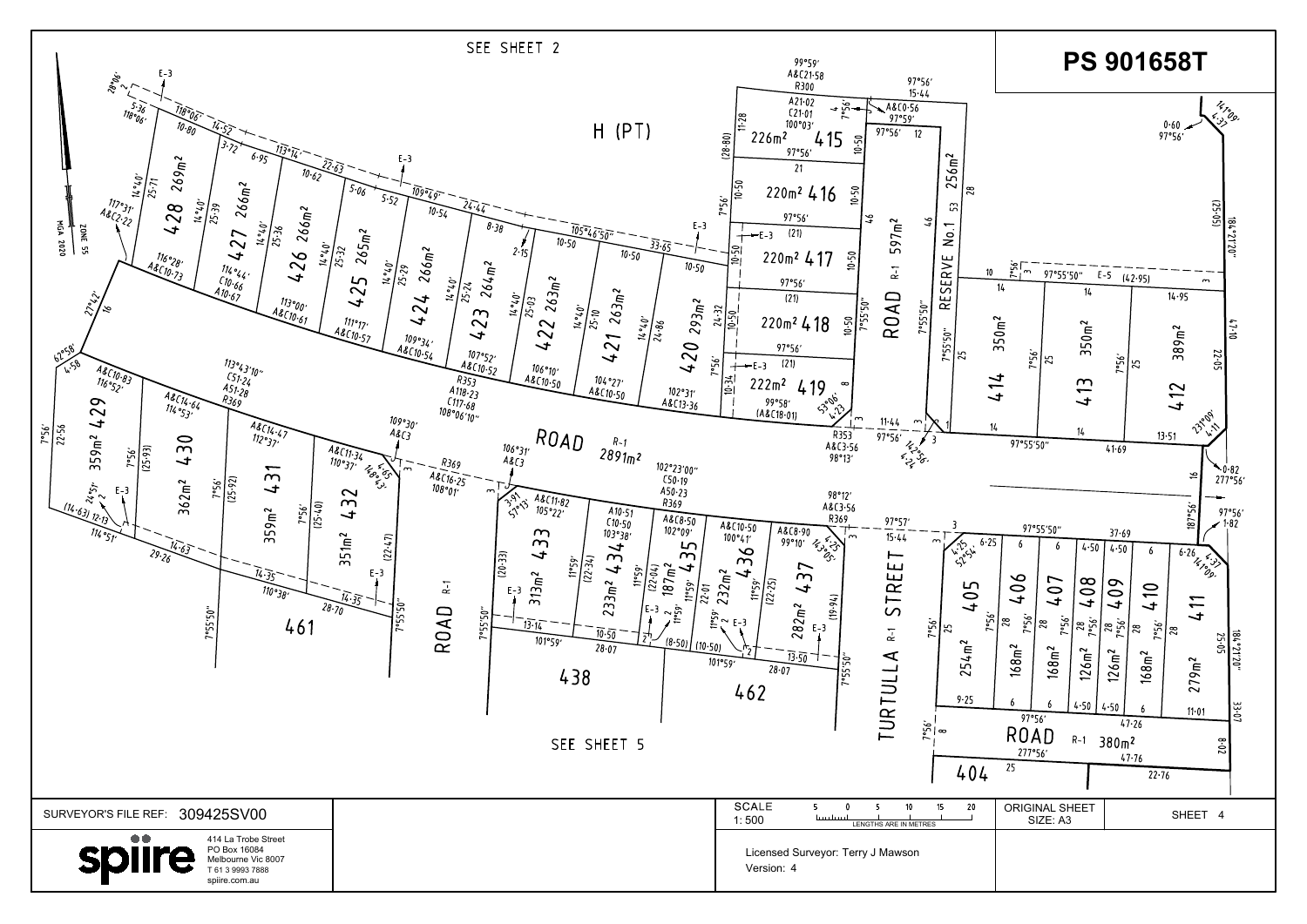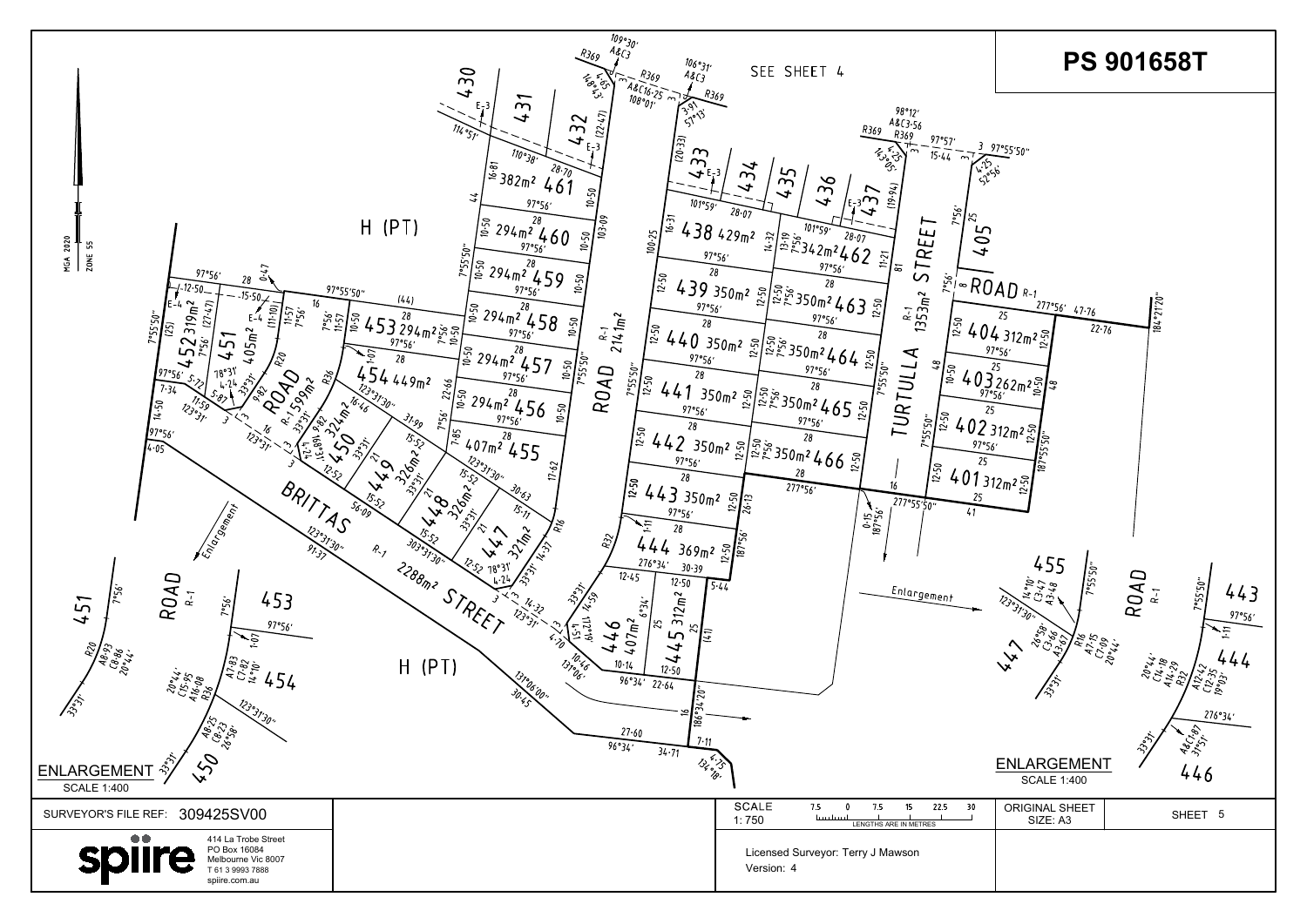| SURVEYOR'S FILE REF: 309425SV00                                                                                              |                                                 | <b>ORIGINAL SHEET</b><br>SIZE: A3 | SHEET 6 |
|------------------------------------------------------------------------------------------------------------------------------|-------------------------------------------------|-----------------------------------|---------|
| $\bullet\bullet$<br>414 La Trobe Street<br>PO Box 16084<br>spiire<br>Melbourne Vic 8007<br>T 61 3 9993 7888<br>spiire.com.au | Licensed Surveyor: Terry J Mawson<br>Version: 4 |                                   |         |

|                      |                                                                                                                                                                                                                                                                                                                                                                                                                                                                                                                     |                   |                                                                                                                                                                                                                                                                                                                 |                   | <b>PS 901658T</b>                                                   |
|----------------------|---------------------------------------------------------------------------------------------------------------------------------------------------------------------------------------------------------------------------------------------------------------------------------------------------------------------------------------------------------------------------------------------------------------------------------------------------------------------------------------------------------------------|-------------------|-----------------------------------------------------------------------------------------------------------------------------------------------------------------------------------------------------------------------------------------------------------------------------------------------------------------|-------------------|---------------------------------------------------------------------|
|                      |                                                                                                                                                                                                                                                                                                                                                                                                                                                                                                                     |                   |                                                                                                                                                                                                                                                                                                                 |                   |                                                                     |
|                      |                                                                                                                                                                                                                                                                                                                                                                                                                                                                                                                     |                   | <b>CREATION OF RESTRICTION A</b>                                                                                                                                                                                                                                                                                |                   |                                                                     |
|                      | and as a restriction as defined in the Subdivision Act 1988.                                                                                                                                                                                                                                                                                                                                                                                                                                                        |                   | The following restriction is to be created upon registration of Plan of Subdivision No. PS 901658T (Plan of Subdivision) by way of a restrictive covenant                                                                                                                                                       |                   |                                                                     |
| Burdened Lot No.     | TABLE OF LAND BURDENED AND LAND BENEFITED :<br><b>Benefited Lots</b>                                                                                                                                                                                                                                                                                                                                                                                                                                                |                   | Burdened Lot No. Benefited Lots                                                                                                                                                                                                                                                                                 | Burdened Lot No.  | <b>Benefited Lots</b>                                               |
| 401<br>402<br>403    | 402<br>401, 403<br>402, 404                                                                                                                                                                                                                                                                                                                                                                                                                                                                                         | 423<br>424<br>425 | 422, 424<br>423, 425<br>424, 426                                                                                                                                                                                                                                                                                | 445<br>446<br>447 | 444, 446<br>444, 445<br>448, 455                                    |
| 404<br>405<br>406    | 403<br>406<br>405, 407                                                                                                                                                                                                                                                                                                                                                                                                                                                                                              | 426<br>427<br>428 | 425, 427<br>426, 428<br>427                                                                                                                                                                                                                                                                                     | 448<br>449<br>450 | 447, 449, 455<br>448, 450, 454<br>449, 454                          |
| 407<br>408<br>409    | 406, 408<br>407, 409<br>408, 410                                                                                                                                                                                                                                                                                                                                                                                                                                                                                    | 429<br>430<br>431 | 430<br>429, 431                                                                                                                                                                                                                                                                                                 | 451<br>452<br>453 | 452<br>451                                                          |
| 410<br>411           | 409, 411<br>410                                                                                                                                                                                                                                                                                                                                                                                                                                                                                                     | 432<br>433        | 430, 432, 461<br>431, 461<br>434, 438                                                                                                                                                                                                                                                                           | 454<br>455        | 454, 457, 458<br>449, 450, 453, 455, 456, 457<br>447, 448, 454, 456 |
| 412<br>413<br>414    | 413<br>412, 414<br>413                                                                                                                                                                                                                                                                                                                                                                                                                                                                                              | 434<br>435<br>436 | 433, 435, 438<br>434, 436, 438, 462<br>435, 437, 462                                                                                                                                                                                                                                                            | 456<br>457<br>458 | 454, 455, 457<br>453, 454, 456, 458<br>453, 457, 459                |
| 415<br>416           | 416<br>415, 417                                                                                                                                                                                                                                                                                                                                                                                                                                                                                                     | 437<br>438        | 436, 462<br>433, 434, 435, 439, 462, 463                                                                                                                                                                                                                                                                        | 459<br>460        | 458, 460<br>459, 461                                                |
| 417<br>418<br>419    | 416, 418, 420<br>417, 419, 420<br>418, 420                                                                                                                                                                                                                                                                                                                                                                                                                                                                          | 439<br>440<br>441 | 438, 440, 463, 464<br>439, 441, 464, 465<br>440, 442, 465, 466                                                                                                                                                                                                                                                  | 461<br>462<br>463 | 431, 432, 460<br>435, 436, 437, 438, 463<br>438, 439, 462, 464      |
| 420<br>421<br>422    | 417, 418, 419, 421<br>420, 422<br>421, 423                                                                                                                                                                                                                                                                                                                                                                                                                                                                          | 442<br>443<br>444 | 441, 443, 466<br>442, 444<br>443, 445, 446                                                                                                                                                                                                                                                                      | 464<br>465<br>466 | 439, 440, 463, 465<br>440, 441, 464, 466<br>441, 442, 465           |
|                      | DESCRIPTION OF RESTRICTION                                                                                                                                                                                                                                                                                                                                                                                                                                                                                          |                   | Except with the written consent of each and every registered proprietor of a benefiting Lot on the Plan of Subdivision the registered proprietor or proprietors                                                                                                                                                 |                   |                                                                     |
|                      | for the time being of any burdened Lot on the Plan of Subdivision shall not:<br>Design Guidelines and MCP                                                                                                                                                                                                                                                                                                                                                                                                           |                   |                                                                                                                                                                                                                                                                                                                 |                   |                                                                     |
|                      | (a) build or allow to be built on Lots 405, 411, 412, 414, 415, 419, 429, 432, 433, 437, 446, 447, 450 and 451 a two or more storey dwelling unless<br>there are no blank walls wider than 3.0 metres in the design of the upper level facade facing the side street and the upper level facade facing the<br>side street provides a moderate level of interest to the exterior of the building. The moderate level of visual interest must be achieved by two or<br>more of the following articulation techniques; |                   |                                                                                                                                                                                                                                                                                                                 |                   |                                                                     |
| (i)<br>(ii)<br>(iii) | a regular pattern of window placement across each upper level providing an eye-level view through the window facing the public realm; and/or<br>vertical or horizontal changes of plane to express the floor levels, such as projecting or recessing the upper levels; and/or<br>contrasting materials, colours and finishes to the ground level.                                                                                                                                                                   |                   |                                                                                                                                                                                                                                                                                                                 |                   |                                                                     |
| (b)                  | each floor level and that glazing must be not less than 50 percent transparent.                                                                                                                                                                                                                                                                                                                                                                                                                                     |                   | build or allow to be built on Lots 406 to 410 (all inclusive) the second storey wall or higher wall of a dwelling, facing a street, at an offset less than<br>900mm to the ground level wall and the second storey wall or higher wall must not have less than 30 percent of the area of the wall in glazing at |                   |                                                                     |
| (c)                  |                                                                                                                                                                                                                                                                                                                                                                                                                                                                                                                     |                   | build or allow to be built on a lot a garage with a setback from the street frontage of less than 5 metres.                                                                                                                                                                                                     |                   |                                                                     |
|                      | build or allow to be built on the lot any building other than a building that has been approved by the Livv 1285 Donnybrook Road Pty Ltd in<br>accordance with the Atticus Estate Design Guidelines prior to the issue of a building permit.                                                                                                                                                                                                                                                                        |                   |                                                                                                                                                                                                                                                                                                                 |                   |                                                                     |
| (d)                  |                                                                                                                                                                                                                                                                                                                                                                                                                                                                                                                     |                   |                                                                                                                                                                                                                                                                                                                 |                   |                                                                     |
| (e)                  | build or allow to be built on a Lot, with a width at the front facade of the dwelling of 10 metres or less, a garage accessed via the lot frontage with an<br>opening wider than 3.50 metres.                                                                                                                                                                                                                                                                                                                       |                   |                                                                                                                                                                                                                                                                                                                 |                   |                                                                     |
| <b>Expiry</b>        |                                                                                                                                                                                                                                                                                                                                                                                                                                                                                                                     |                   | The restriction shall cease to burden any Lot on the Plan of Subdivision upon the issue of an occupancy permit under the Building Act 1993 or with effect 5                                                                                                                                                     |                   |                                                                     |
|                      |                                                                                                                                                                                                                                                                                                                                                                                                                                                                                                                     |                   |                                                                                                                                                                                                                                                                                                                 |                   |                                                                     |

- 
- 
- 
- 
- 
- 
- 
-